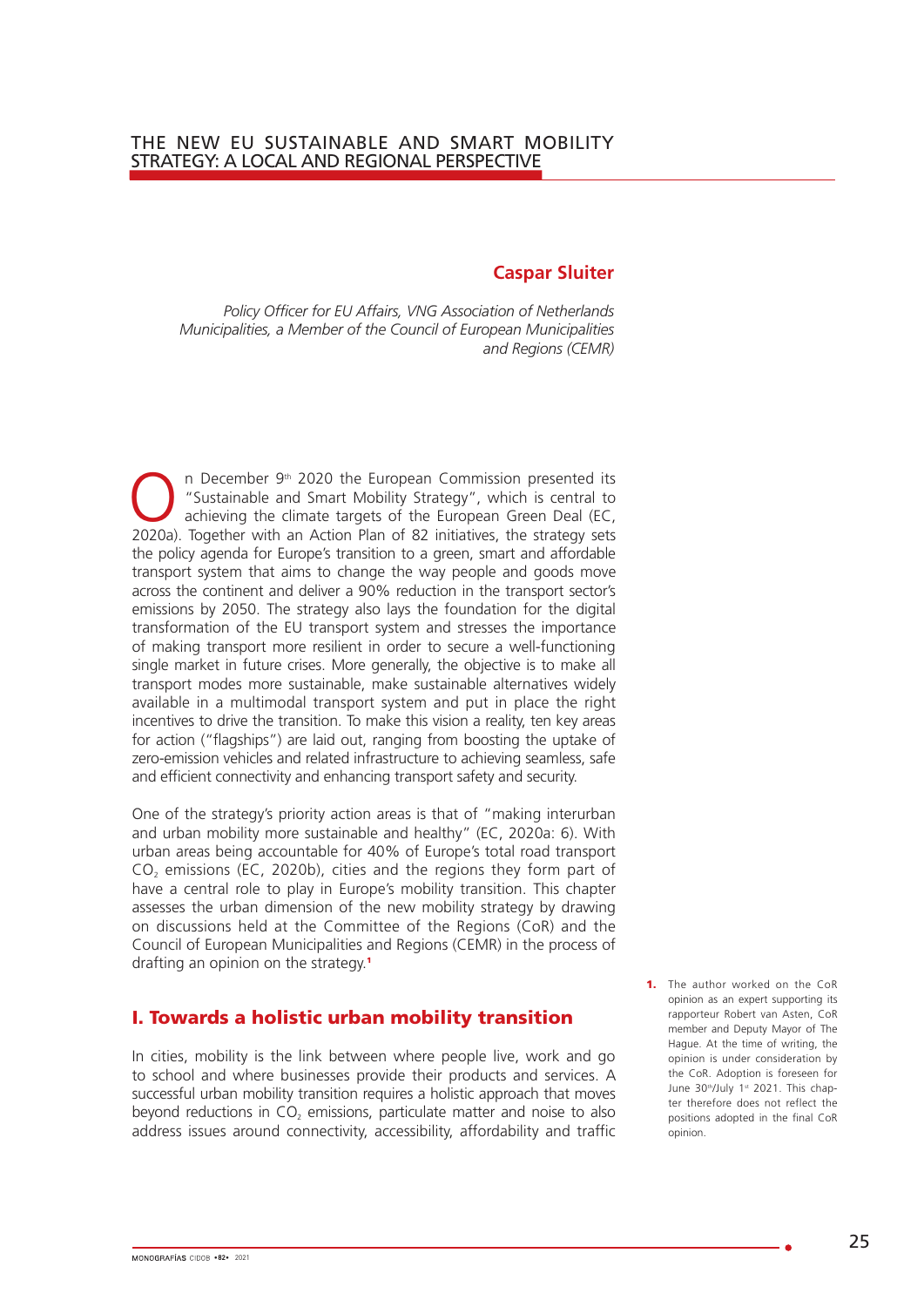safety. Ultimately it is about making cities more liveable, healthy and inclusive.

*"The mobility transition is not just a question of making transport more sustainable (towards zero-emission vehicles), but also of reducing distances and the amount of travel – where possible – and changing and sharing modes of mobility"* (Robert van Asten, Deputy Mayor of The Hague and rapporteur for the CoR's opinion on the EU Sustainable and Smart Mobility Strategy).

Mobility policy is often embedded in spatial policy. Today, European cities and regions leading the mobility transition aim for service proximity in order to avoid unnecessary travel. The 15-minute city model, which aims for residents to live within a short walk or bike ride of their daily needs, exemplifies this approach. Schools, workplaces and shops should ideally be close to where people live, not just in (inner) cities but also in surrounding areas. Greater workplace proximity improves the access of vulnerable populations to the labour market. Ensuring services are within easy reach reduces rural flight among the young and makes it possible for the elderly to live independently for longer.

An effective urban mobility transition also depends on support for more and new forms of active modes of transport, including shared and micromobility (e.g. scooters or speed pedelecs), as well as the provision of dedicated infrastructure for walking, cycling and public transport. People need affordable and safe public transport connections and reliable and available mobility as a service (MaaS). Crucially, these alternative modes of transport can only be successful if they are accompanied by behavioural changes. Cities and regions are well positioned to provide incentives for citizens and businesses to change their mobility habits and preferences. The COVID-19 crisis, which has brought a sharp increase in teleworking and more flexible working hours, provides an opportunity in this regard.

Finally, an urban mobility transition also requires functional urban areas to be interlinked with the wider networks of connections in which they are embedded. Cities and regions are multimodal mobility hubs within national and international networks, where passengers and freight come together. Both their internal and external connectivity are vital for the economic, social and territorial cohesion of the EU and the integrity of the internal market. Resilient interurban networks are a prerequisite for a well-functioning internal market in future crises.

# II. Cities in the EU's new mobility strategy

Where and how do cities and regions feature in the new EU Sustainable and Smart Mobility Strategy?

#### **Sustainable Urban Mobility Plans (SUMPs)**

A cornerstone of EU urban mobility policy, Sustainable Urban Mobility Plans (SUMPs) are also central to the local and regional contributions to the new mobility strategy. First introduced in 2013, this voluntary

The EU Sustainable and Smart Mobility Strategy lays the foundation for the digital transformation of the EU transport system and stresses the importance of making transport more resilient in order to secure a well-functioning single market in future crises.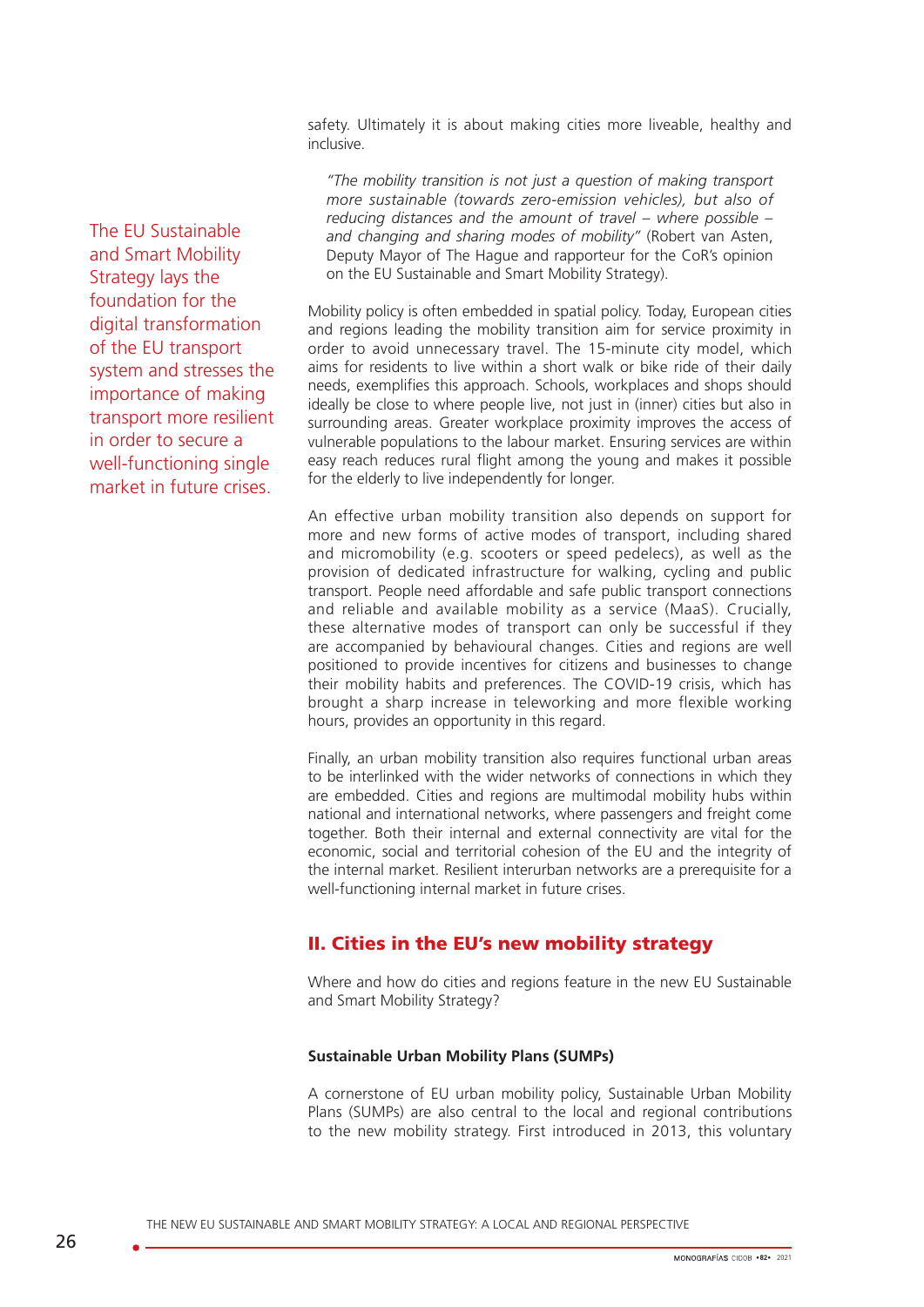instrument was designed to improve the accessibility of urban areas by providing sustainable mobility and transport "to, through and within" cities and their surrounding (peri-urban) areas (EC, 2013). To be effective, SUMPs have to be flexible and meet the principles of subsidiarity and proportionality. In some member states they are used together with regional mobility plans that cover regional "daily urban systems", that is, the urban region and the surrounding areas from which individuals commute. Currently, around 1000 European cities have adopted SUMPs. Building on the original SUMP guidelines, in recent years the EU has published additional guidance covering a wide range of issues from lowemission zones to cycling and shared mobility (Eltis, 2021).

In the new mobility strategy, the Commission announced that the use of SUMPs will be extended and made mandatory for cities that are nodes on the Trans-European Transport Network (TEN-T). In light of these changes and as part of the revision of the EU Urban Mobility Package in the autumn of 2021, the SUMP guidelines will be further adjusted. Clearer guidance is still needed on local and regional mobility management to tackle congestion, on improving connectivity with suburban and rural areas, and on interlinkages between mobility and deteriorating local ecosystems. The new policy package will provide the main mechanisms for supporting cities in the improvement and adoption of SUMPs.

#### **EU financial support for cities**

The Commission's new mobility strategy emphasises that the importance of urban mobility must be reflected in EU policies and more financial support for cities. For the overall functioning of the TEN-T, this would mean that provisions are made for first and last mile solutions in cities, including multimodal mobility hubs, park-and-ride facilities and safe infrastructure for walking and cycling. A first step in this direction could be the proposal by the Climate-Neutral and Smart Cities Mission of the Horizon Europe research and innovation funding programme to support 100 cities in their systemic transformation towards carbon-neutrality by 2030 (EC, 2020c). Mobility measures will no doubt play a large part in these efforts. Another option would be to link the formulation and implementation of SUMPs with the option of accessing certain EU funding programmes focused on urban and mobility solutions.

*"The European Union has to encourage the shift of mobility behaviour with dedicated funding and legislation"* (Andreas Wolter, Deputy Mayor of Cologne and Spokesperson for Mobility at the Council of European Municipalities and Regions [CEMR]).

Yet, while this and other EU funding programmes are very welcome, they are not enough to get the majority of European cities on track for meeting the EU's 2030 and 2050 climate targets in the transport sector. Substantial investments need to be made from the European Structural and Investment Funds (ESIF) and the Recovery and Resilience Facility (RRF), the key instrument at the heart of Next Generation EU.

The Commission also needs to make it easier for cities and regions to access EU funding. The fragmentation of budgets, strict eligibility requirements, low success rates in qualifying for funds and burdensome Cities and regions are well positioned to provide incentives for citizens and businesses to change their mobility habits and preferences.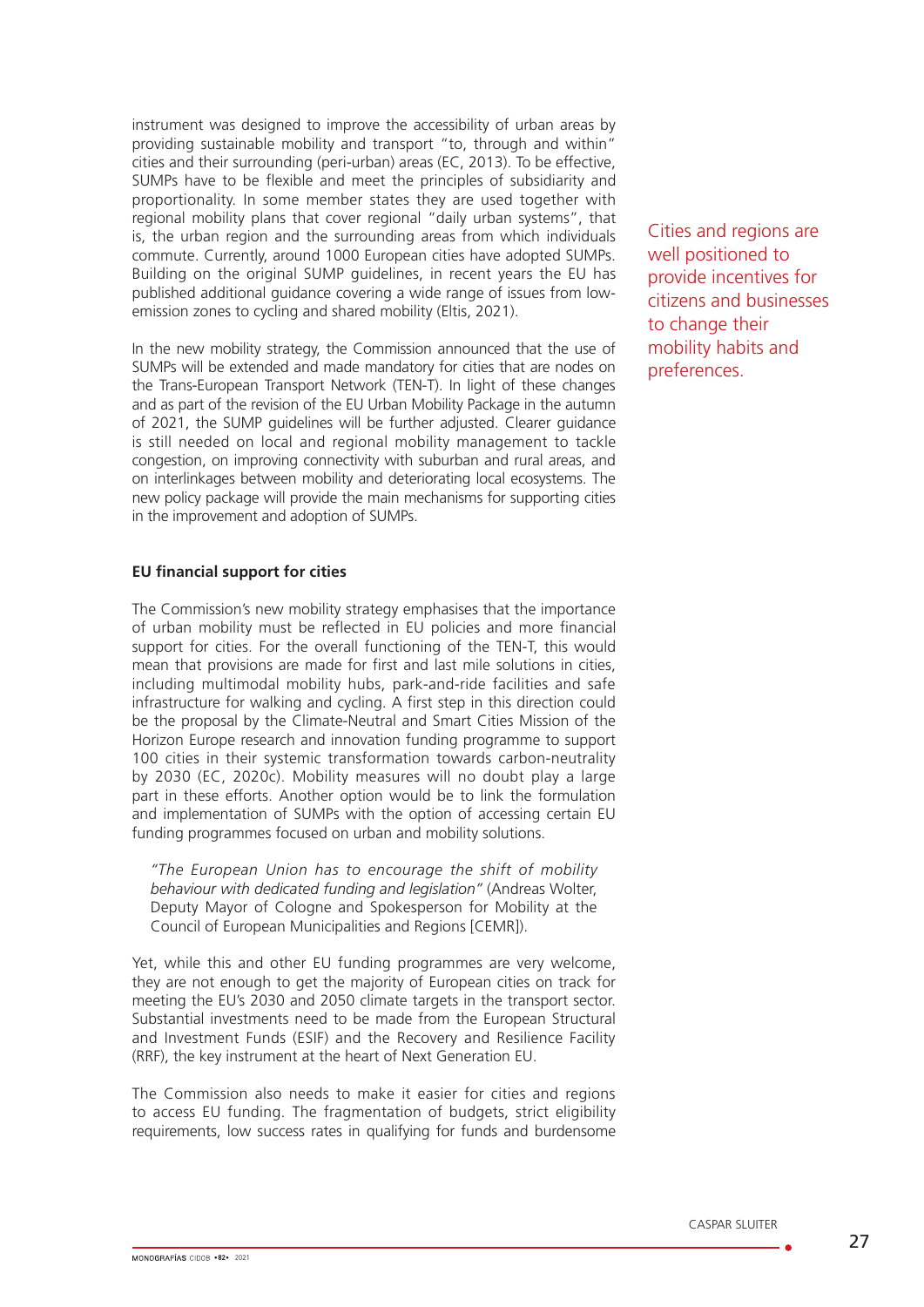accountability obligations are all barriers that cities and regions face when trying to apply for EU funds. Simpler procedures, better information and the creation of one-stop shops that provide technical assistance and share expertise tailored to the regional and local scale could improve the chances of subnational administrations and their partners.

The Commission announced that the use of SUMPs will be extended and made mandatory for cities that are nodes on the Trans-European Transport Network (TEN-T).

That said, not all financial support has to come from EU funding and subsidies. Supporting cities in qualifying for and attracting other public and private investments is equally if not more important. A good example of how this could be done is the InvestEU programme, which offers financial instruments to combine public and private investments in its "sustainable infrastructure" policy window.

#### **Enabling cities to shape the mobility transition**

EU legislation in the field of harmonisation, standardisation and interoperability is necessary for a level playing field. Proper exchange and protection of data and high standards for emissions and road safety can only be regulated at EU level. The new mobility strategy provides many useful policy measures to help cities and regions shape the mobility transition, including on standards for zero-emission vehicles and new MaaS concepts. However, if these policies are to be effective, cities and regions' needs and interests need to be central to their design and implementation.

The policy proposals for zero-emission vehicles  $(CO<sub>2</sub>)$  standards and post-Euro 6/VI standards) must be implemented in a way that enables cities and regions to keep pace with the necessary expansion of renewable energy production, regional and local distribution networks, and fuelling and charging infrastructure. In this regard the new proposals the Commission will make to promote charging infrastructure and hydrogen points are very welcome.<sup>2</sup> However, it is important that the new standards leave sufficient room for regional and local innovation and are technology-neutral.

Sustainable and smart mobility are two sides of the same coin. Many cities and regions want to implement MaaS concepts to promote doorto-door transport. To that end, it is important that the EU's forthcoming revision of the Directive on Intelligent Transport Systems  $(ITS)<sup>3</sup>$  includes the introduction of multimodal tickets and integrated information about all possible types or combinations of transport. This directive should also take into account future autonomous vehicles that will fundamentally change the way we travel and make it possible to set up "public transport on demand" in small municipalities in sparsely populated areas.

On a number of points the planned legislation outlined in the new mobility strategy could be more ambitious. For example, cities and regions are trying to limit car and freight traffic through low-emission and zero-emission zones, but lack access to vehicle restriction data<sup>4</sup> to ensure proper enforcement. To enhance road safety the EU should also adopt legislation on the use of Intelligent Speed Adaptation (ISA) systems in all vehicles and a clear regulatory framework for light electric vehicles such as electric scooters, speed pedelecs and other forms of micromobility.

- 2. These changes will be made by revising the Alternative Fuels Infrastructure Directive (AFID) expected in July 2021 and the Energy Performance of Buildings Directive (EPBD) expected in December 2021, specifically provisions related to charging infrastructure in the built environment.
- **3.** The ITS directive will be revised in the third quarter of 2021.
- 4. EUCARIS is an intergovernmental application for a network of national vehicle registration databases. It is currently used for Directive 2015/413 on the exchange of information on road traffic offences.